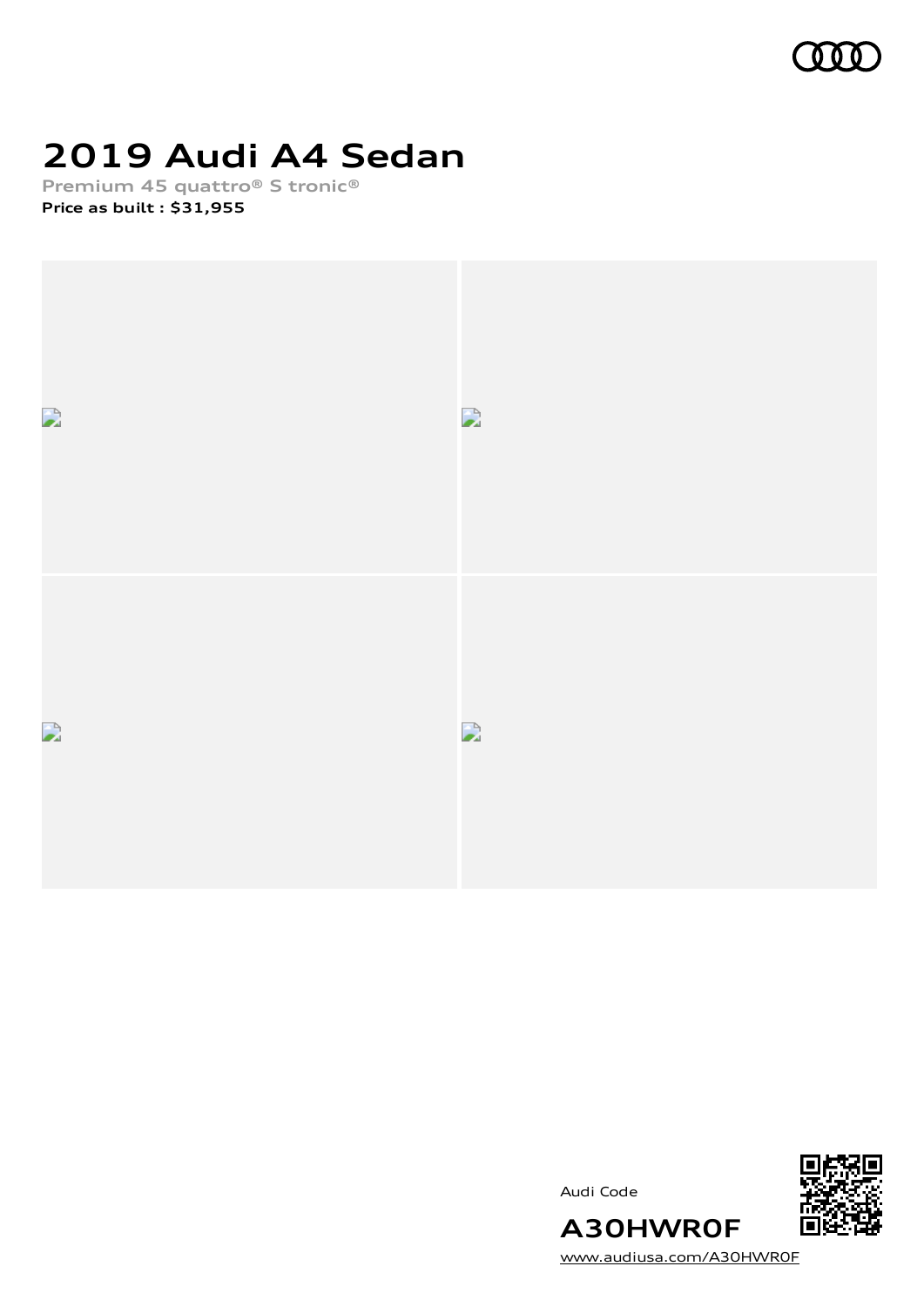## **Summary**

### **Audi 2019 Audi A4 Sedan** Premium 45 quattro® S tronic®

**Price as buil[t](#page-10-0)** \$31,955

#### **Exterior colour**

Ibis White

### $\overline{\phantom{a}}$

#### **Further Information**

|                 | N٥           |
|-----------------|--------------|
| Mileage         | 30,262 miles |
| Type of vehicle | Used car     |

**Warranty**

#### **Interior colour**

| Seats     | Rock Gray              |
|-----------|------------------------|
| Dashboard | Granite Gray/Rock Gray |
| Carpet    | Granite Gray           |
| Headliner | Titanium Gray          |

#### **Audi Code** A30HWR0F

**Your configuration on www.audiusa.com** [www.audiusa.com/A30HWR0F](https://www.audiusa.com/A30HWR0F)

**Commission number** d86dd2530a0e09af5ebc

### **Technical Specifications**

| Engine type                  | 2.0-liter four-cylinder                       |
|------------------------------|-----------------------------------------------|
| stroke                       | Displacement/Bore and 1,984/82.5 x 92.8 cc/mm |
| Torque                       | 273 @ 1,600 - 4,500 lb-ft@rpm                 |
| Top track speed              | 130 mph mph $1$                               |
| Acceleration (0 - 60<br>mph) | 5.6 seconds seconds                           |
| Recommended fuel             | Premium                                       |

July 7 2022 2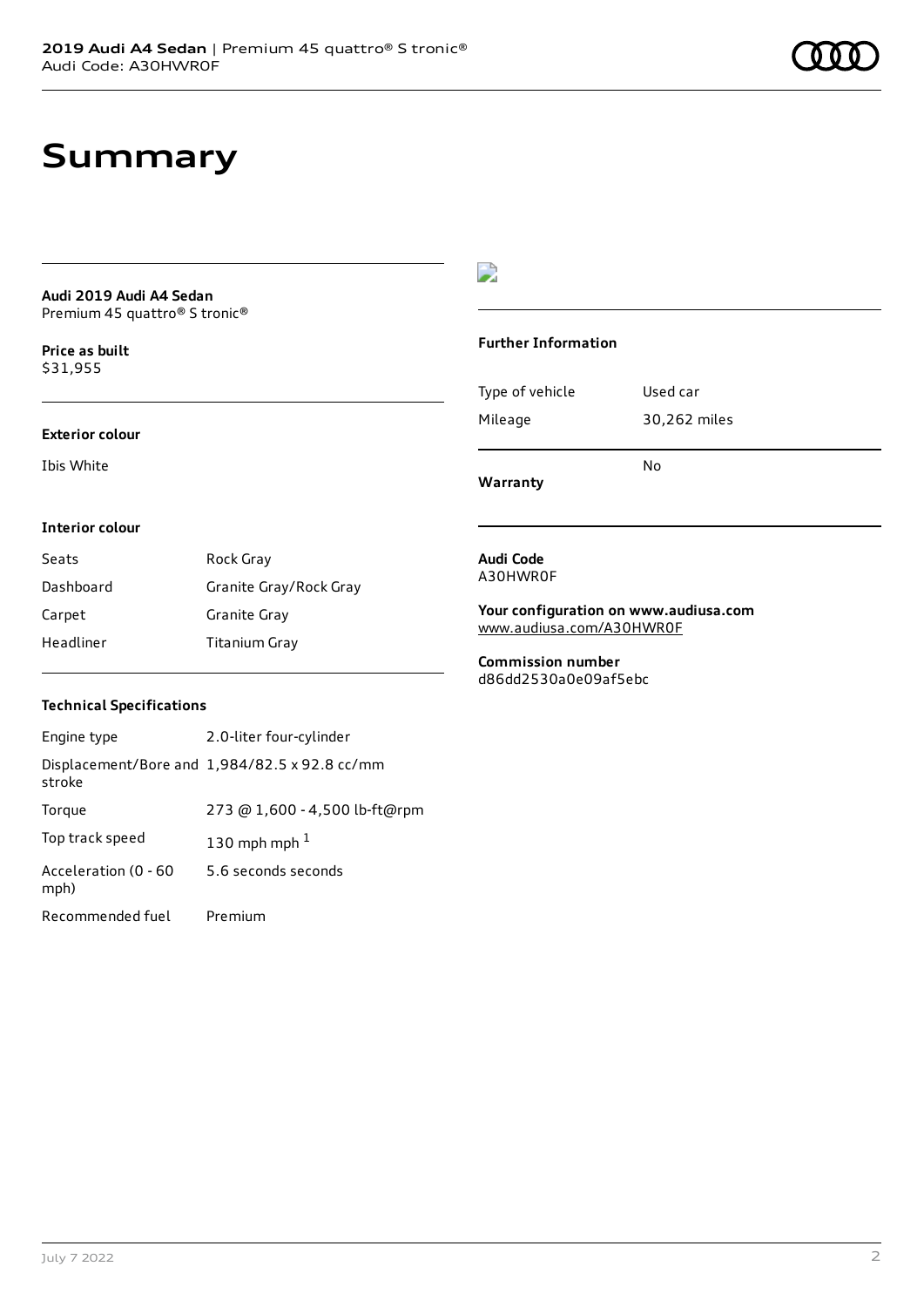# **Equipment**

Ibis White

Audi advanced key-keyless start, stop and entry

Power-adjustable, heated exterior side mirrors with memory

Convenience package

Gray Oak Natural Wood inlays

Audi pre sense® rear

Audi side assist

SiriusXM® Satellite Radio



SATELLITE RADIO

Card Card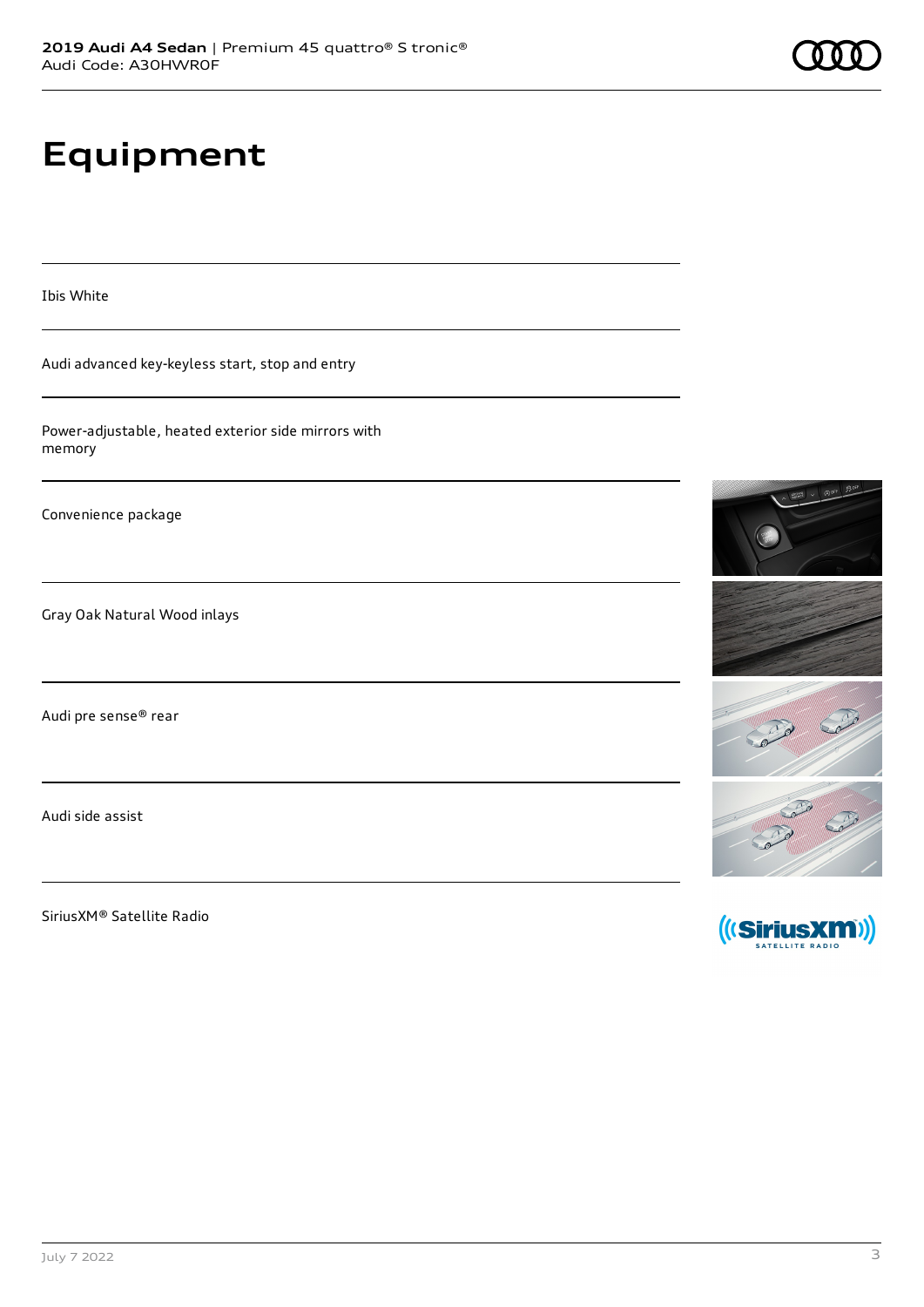## **Standard features**

### **Safety and Security**

| 4UH | Driver and front passenger dual-stage<br>airbags                 |
|-----|------------------------------------------------------------------|
| UH1 | Electromechanical parking brake                                  |
| 8T2 | Cruise control with coast, resume and<br>accelerate features     |
| VC2 | Garage door opener (HomeLink®)                                   |
| 6Y2 | Top speed electronically limited to 130 mph                      |
| 4H3 | Integrated child door locks in rear doors                        |
| QZ7 | Electromechanical power steering                                 |
| 7K6 | Tire-pressure monitoring system                                  |
| 4X3 | Front thorax side airbags and Sideguard®<br>head curtain airbags |
| 3B7 | Lower Anchors and Tethers for Children<br>(LATCH) in rear seats  |
|     |                                                                  |

### **Exterior**

| 0P <sub>0</sub> | Dual exhaust outlets with chrome tips                    |
|-----------------|----------------------------------------------------------|
| 1S1             | Car jack                                                 |
| 1 B A           | Dynamic suspension system                                |
| 8TH             | Xenon plus headlights with LED daytime<br>running lights |
| HM <sub>2</sub> | 17" 225/50 all-season tires                              |
| 8SP             | LED taillights with dynamic turn signals                 |
| 4KC             | Heat-insulating glass                                    |
| <b>ONB</b>      | S line® fender badge                                     |
| 47 <sub>B</sub> | Aluminum trim around exterior windows                    |
| V17             | 17" 5-arm-dynamic design wheels                          |

### **Interior**

| QE1 | Storage package                                                |
|-----|----------------------------------------------------------------|
| 3FE | Sunroof                                                        |
| VT5 | S line® stainless steel door sill inlays                       |
| 6N) | Cloth headliner                                                |
| 9AQ | Three-zone automatic climate control                           |
| 417 | Auto-dimming interior rear view mirror with<br>digital compass |
| QQ1 | LED interior lighting package                                  |
| 1XW | Three-spoke multifunction steering wheel<br>with shift paddles |
| 6E3 | Front center armrest                                           |
| 4E2 | Electric tailgate/trunk lid release from inside                |
| 5XF | Dual front sun visors with lighted vanity<br>mirrors           |
| 3NT | Split folding 40/20/40 rear seatbacks                          |
| N1F | Leather seating surfaces                                       |
| 4A3 | <b>Heated front seats</b>                                      |

### **Infotainment and Driver Assistance**

| 6K8 | Audi pre sense® basic and Audi pre sense®<br>city                                                                                             |
|-----|-----------------------------------------------------------------------------------------------------------------------------------------------|
| 2H1 | Audi drive select                                                                                                                             |
| IW3 | Audi connect CARE assistance and security<br>services                                                                                         |
| UD. | Audi smartphone interface including Apple<br>CarPlay <sup>™</sup> and Google <sup>™</sup> Android Auto <sup>™</sup> for<br>compatible devices |
| KA2 | Rear view camera                                                                                                                              |
| 9VD | Audi sound system                                                                                                                             |
| 957 | Color driver information system                                                                                                               |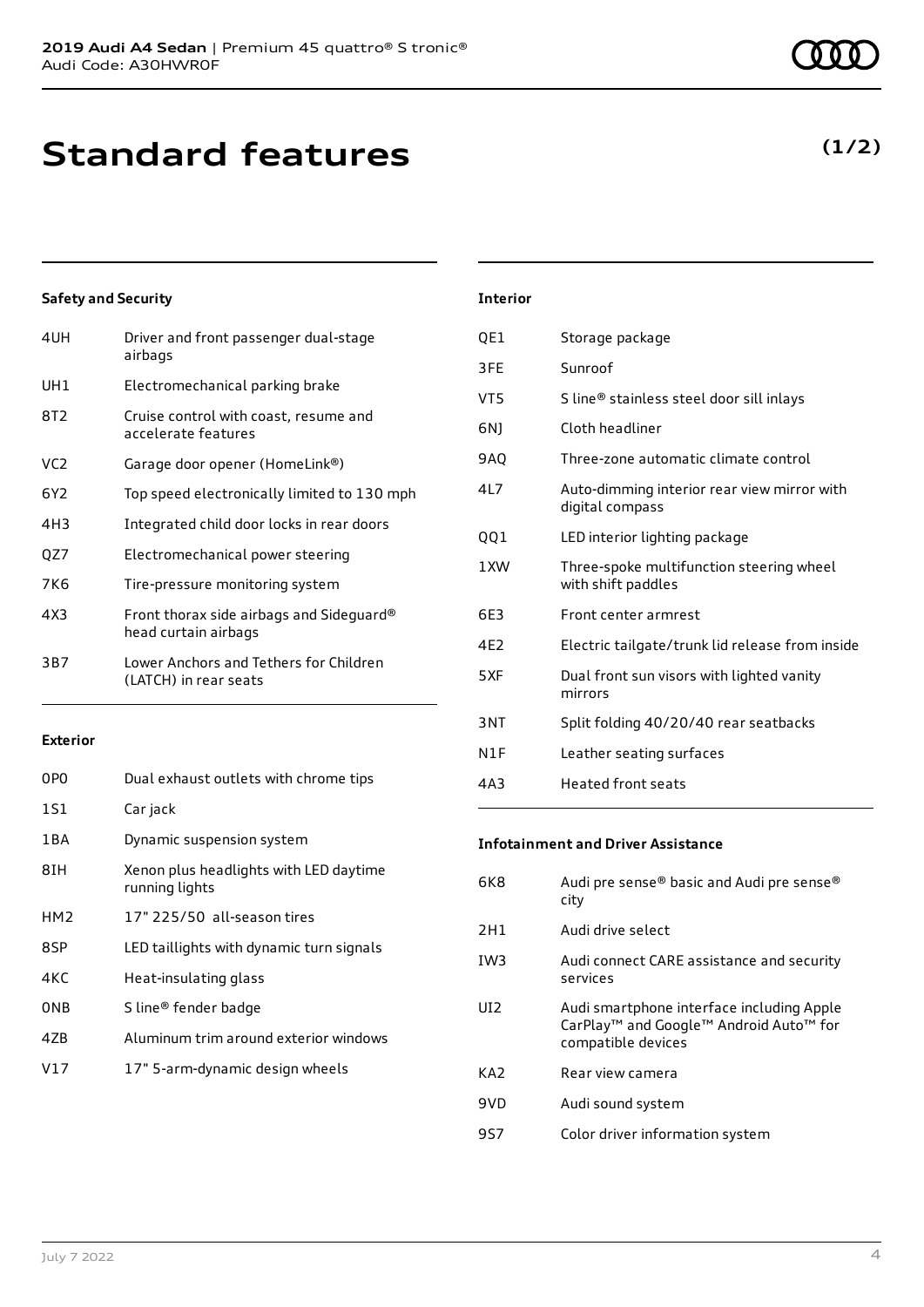**(2/2)**

## **Standard features**

### **Infotainment and Driver Assistance**

- I8S MMI® radio low
- 9ZX BLUETOOTH® wireless technology preparation for compatible devices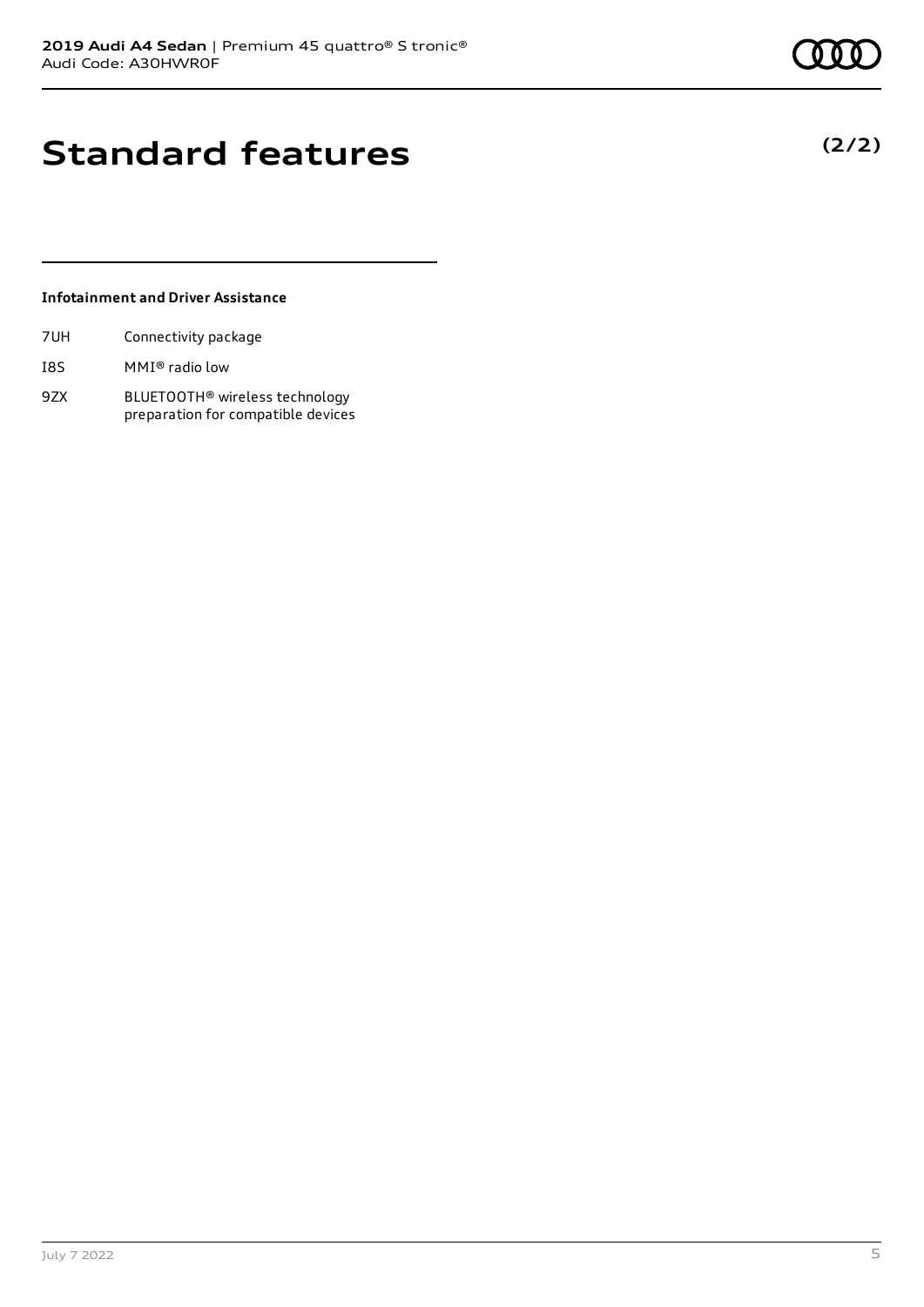## **Dealer remarks**

Text KA021603 to 96300 We have the best prices on all Audi models..Recent Arrival! \*\*AUDI CERTIFIED\*\* Clean CARFAX. 2019 Audi A4 2.0T Premium Ibis White 23/34 City/Highway MPG 7-Speed Automatic S tronic, quattro.

At Cherry Hill Imports you can buy and finance with confidence. We will provide you with an excellent buying experience you will brag to your friends about. We buy cars, all years makes and models.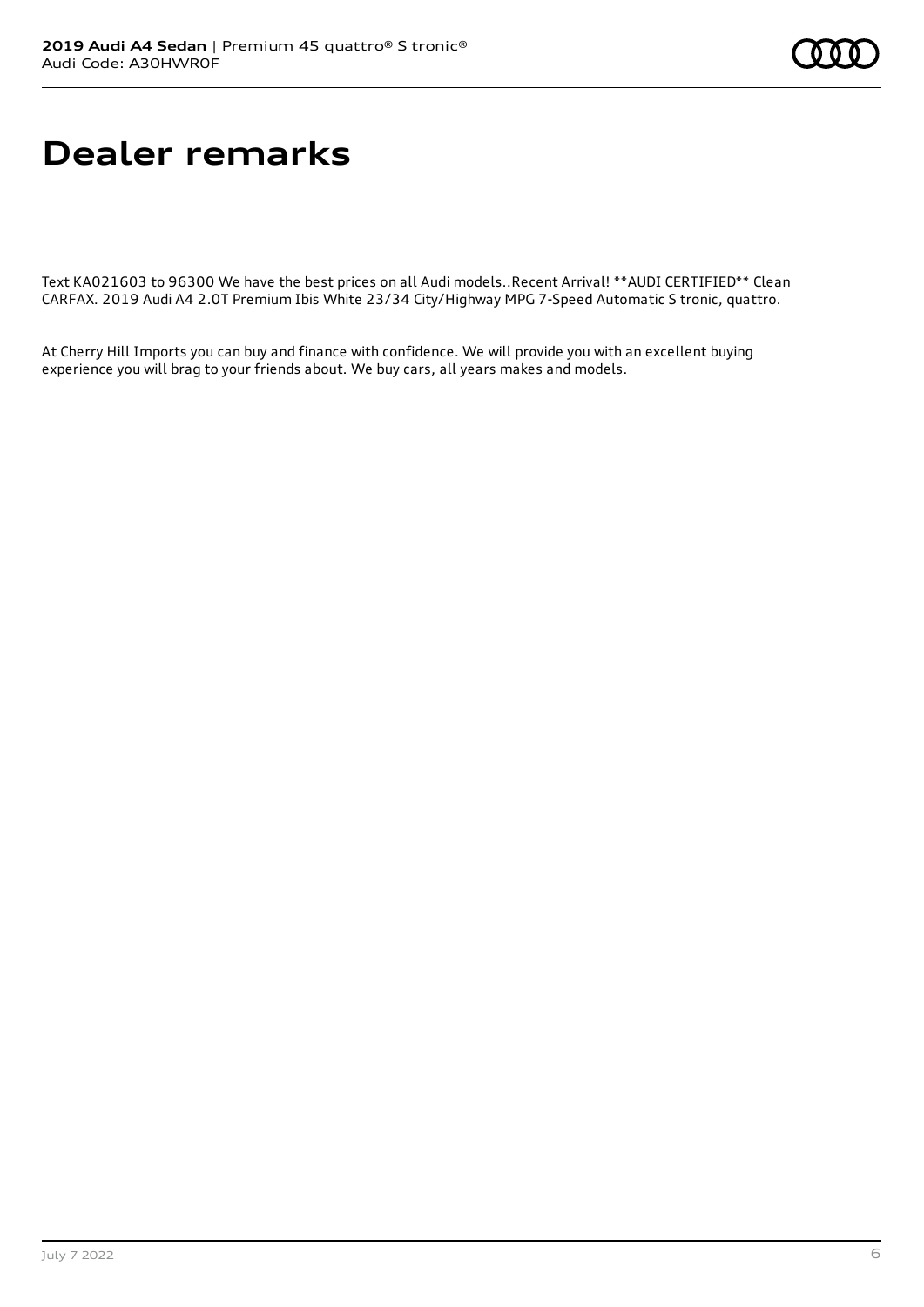# **Technical Specifications**

### **Engineering | Performance**

| Engine type                                 | 2.0-liter four-cylinder                       |
|---------------------------------------------|-----------------------------------------------|
| Acceleration (0 - 60<br>mph)                | 5.6 seconds seconds                           |
| Power Level                                 | 45                                            |
| Engine block                                | Cast-iron                                     |
| Induction/fuel injection Turbocharged/TFSI® |                                               |
| Cylinder head                               | Aluminum-alloy                                |
| Max. output ps/hp                           | 248 @ 5,000 - 6,000 @ rpm                     |
| stroke                                      | Displacement/Bore and 1,984/82.5 x 92.8 cc/mm |
| Top track speed <sup>1</sup>                | 130 mph mph                                   |
| Torque                                      | 273 @ 1,600 - 4,500 lb-ft@rpm                 |
| Valvetrain                                  | 16 valve DOHC with Audi valvelift             |

### **Transmission | Drivetrain**

| Gear ratios: 6th         | 0.508:1                                                                                                     |
|--------------------------|-------------------------------------------------------------------------------------------------------------|
| Gear ratios: Final Drive | 4.270:1                                                                                                     |
| Gear ratios: 7th         | 0.386:1                                                                                                     |
| Gear ratios: 4th         | 1.057:1                                                                                                     |
| Transmission             | Seven-speed S tronic <sup>®</sup> dual-clutch<br>transmission with quattro <sup>®</sup> all-<br>wheel drive |
| Gear ratios: 5th         | 0.738:1                                                                                                     |
| Gear ratios: 2nd         | 2.190:1                                                                                                     |
| Gear ratios: 3rd         | 1.517:1                                                                                                     |
| Gear ratios: Reverse     | 2.750:1                                                                                                     |
| Gear ratios: 1st         | 3.188:1                                                                                                     |
|                          |                                                                                                             |

### **Steering**

| Steering type                             | Electromechanical speed-sensitive<br>power steering system |
|-------------------------------------------|------------------------------------------------------------|
| Turning diameter, curb-38.1 ft<br>to-curb |                                                            |
| Steering ratio                            | 15.9:1                                                     |

### **Suspension**

| Front axle | Five-link front independent steel<br>spring suspension |
|------------|--------------------------------------------------------|
| Rear axle  | Five-link rear independent steel<br>spring suspension  |

| Alternator | 14 Volt - 110-150A  |
|------------|---------------------|
| Battery    | 12 Volt - 420A/70Ah |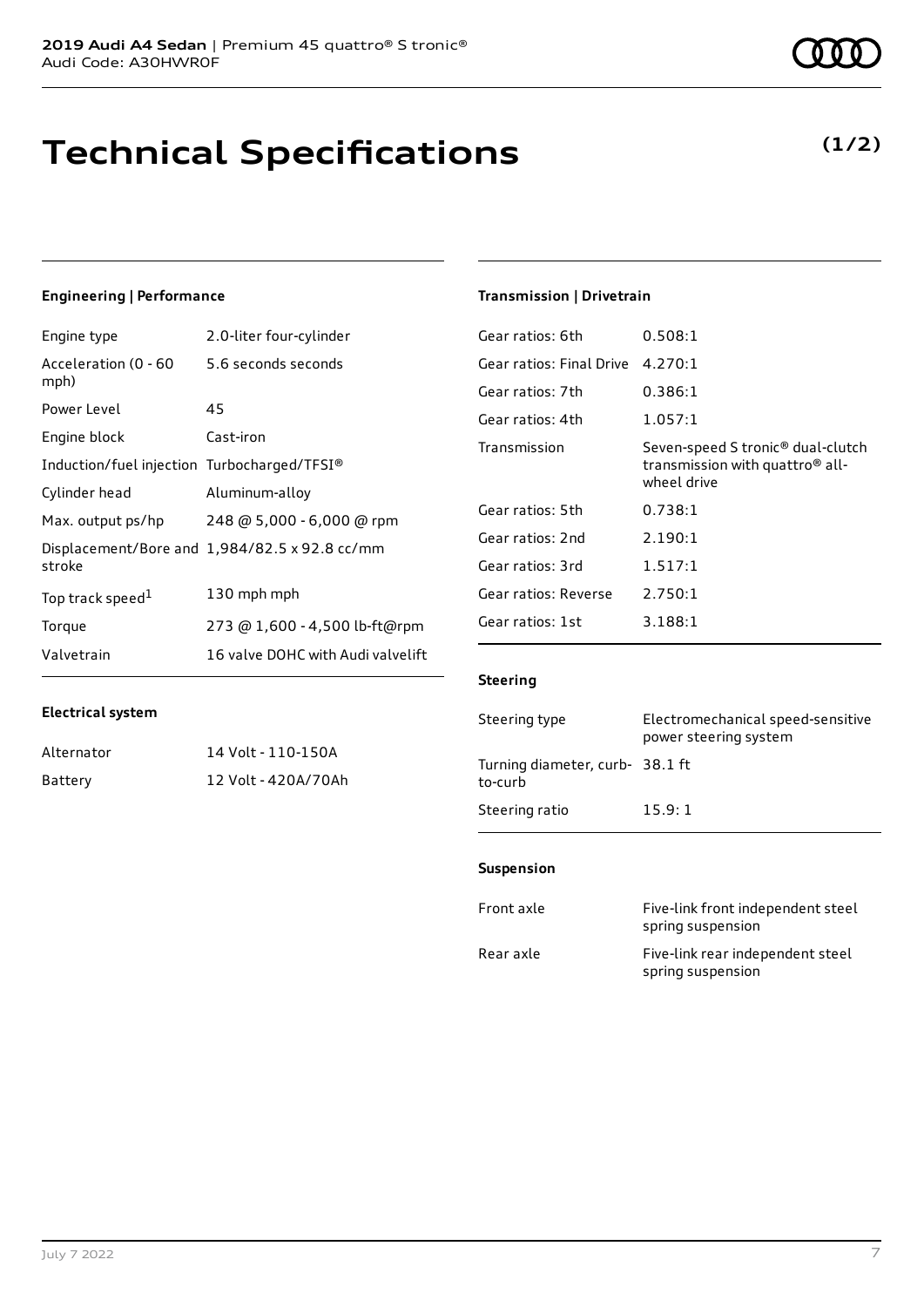# **Technical Specifications**

### **(2/2)**

### **Brakes**

| Front brakes                                                                                                                | 13.3 (ventilated disc) in           | Seating capacity                | 5       |
|-----------------------------------------------------------------------------------------------------------------------------|-------------------------------------|---------------------------------|---------|
| Rear brakes                                                                                                                 | 13.0 (ventilated disc) in           | Shoulder room, rear             | 54.5 in |
| Parking brake                                                                                                               | Electromechanical                   | Head room with front<br>sunroof | 38.9 in |
| <b>Body</b><br>Material<br>Lightweight construction<br>technology - multi-material body<br>construction (steel and aluminum |                                     | Leg room, rear                  | 35.7 in |
|                                                                                                                             |                                     | Shoulder room, front            | 55.9 in |
|                                                                                                                             |                                     | Head room with rear<br>sunroof  | 37.4 in |
| composition) and multistep anti-                                                                                            | Leg room, front                     | 41.3 in                         |         |
|                                                                                                                             | corrosion protection                | Cargo volume, rear              | 13.0 cu |
| Corrosion protection                                                                                                        | Multistep anti-corrosion protection | seatbacks up/folded             |         |

**Interior measurements**

13.0 cu ft, cu ft

#### **Warranty | Maintenance**

| Warranty    | 4-Year/50,000 mile Audi New<br>Vehicle Limited Warranty                                  |
|-------------|------------------------------------------------------------------------------------------|
| Maintenance | 12-month/10,00 mile (whichever<br>occurs first) NO CHARGE first<br>scheduled maintenance |

#### **Exterior Measurements**

| Height                                   | 56.2 in  |
|------------------------------------------|----------|
| Overall width without 72.5 in<br>mirrors |          |
| Length                                   | 186.1 in |
| Wheelbase                                | 111.0 in |
| Drag coefficient                         | 0.27 Cw  |
| Overall width with<br>mirrors            | 79.6 in  |
| Track rear                               | 61.2 in  |
| Track front                              | 61.9 in  |
| Curb weight                              | 3,627 lb |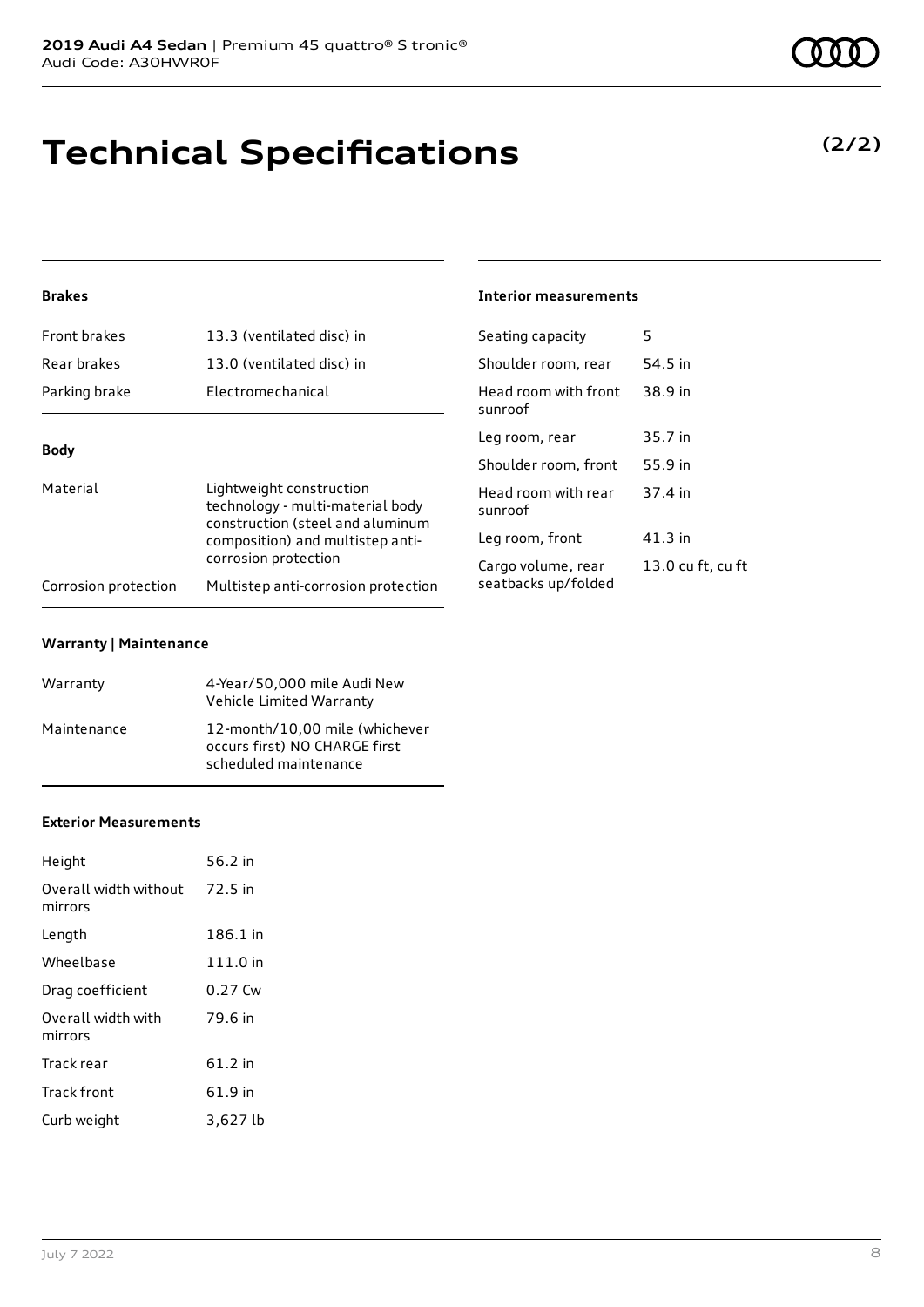### **Consumption- and emission**

### **Consumption by NEDC**

| urban       | $23$ mpg |
|-------------|----------|
| extra-urban | 34 mpg   |
| combined    | 27 mpg   |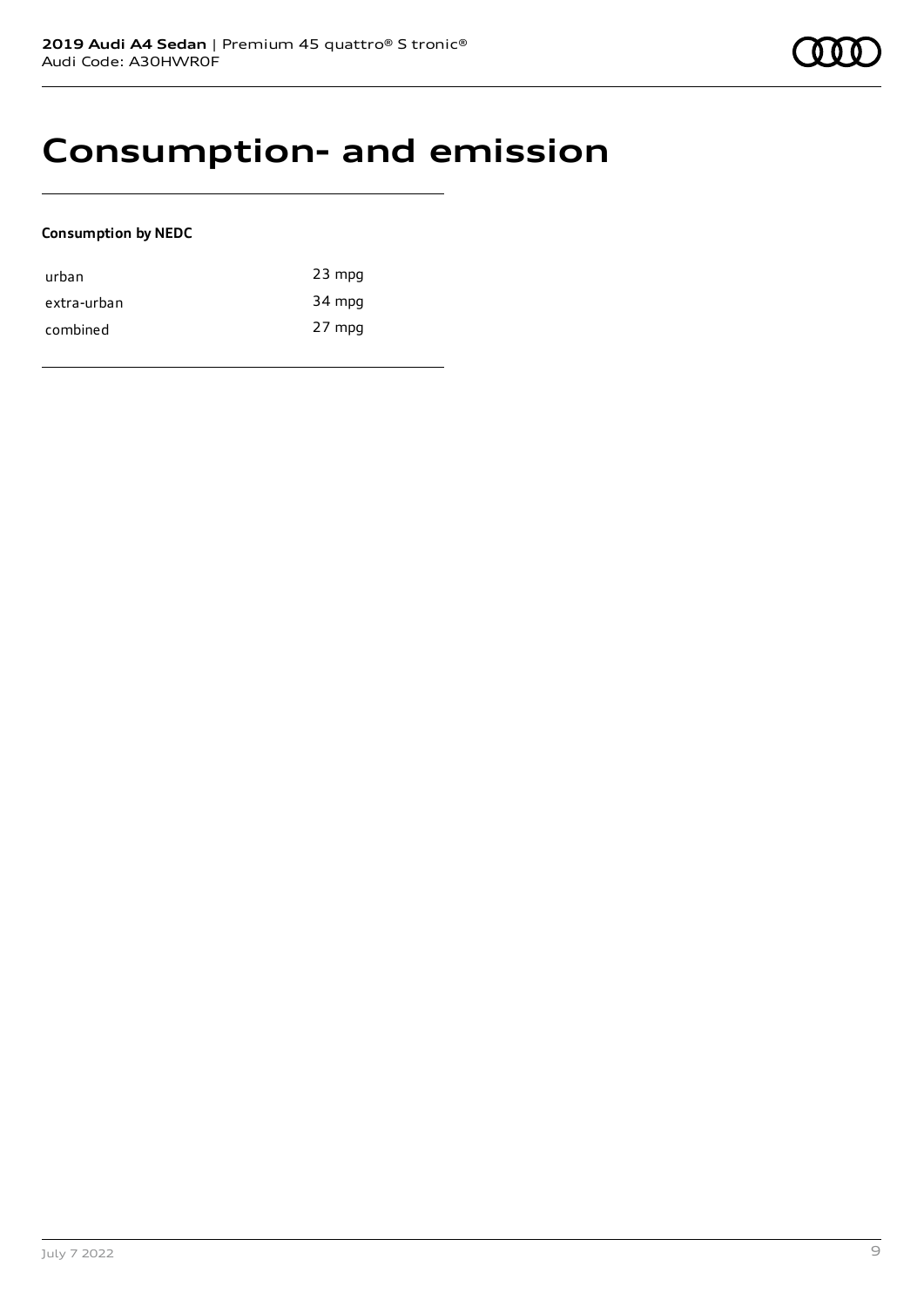### **Contact**

Dealer **Audi Cherry Hill**

2261 Route 70 W 08002 Cherry Hill NJ

Phone: +18566655370 FAX: 8569108113

www: [https://www.audicherryhill.com](https://www.audicherryhill.com/)